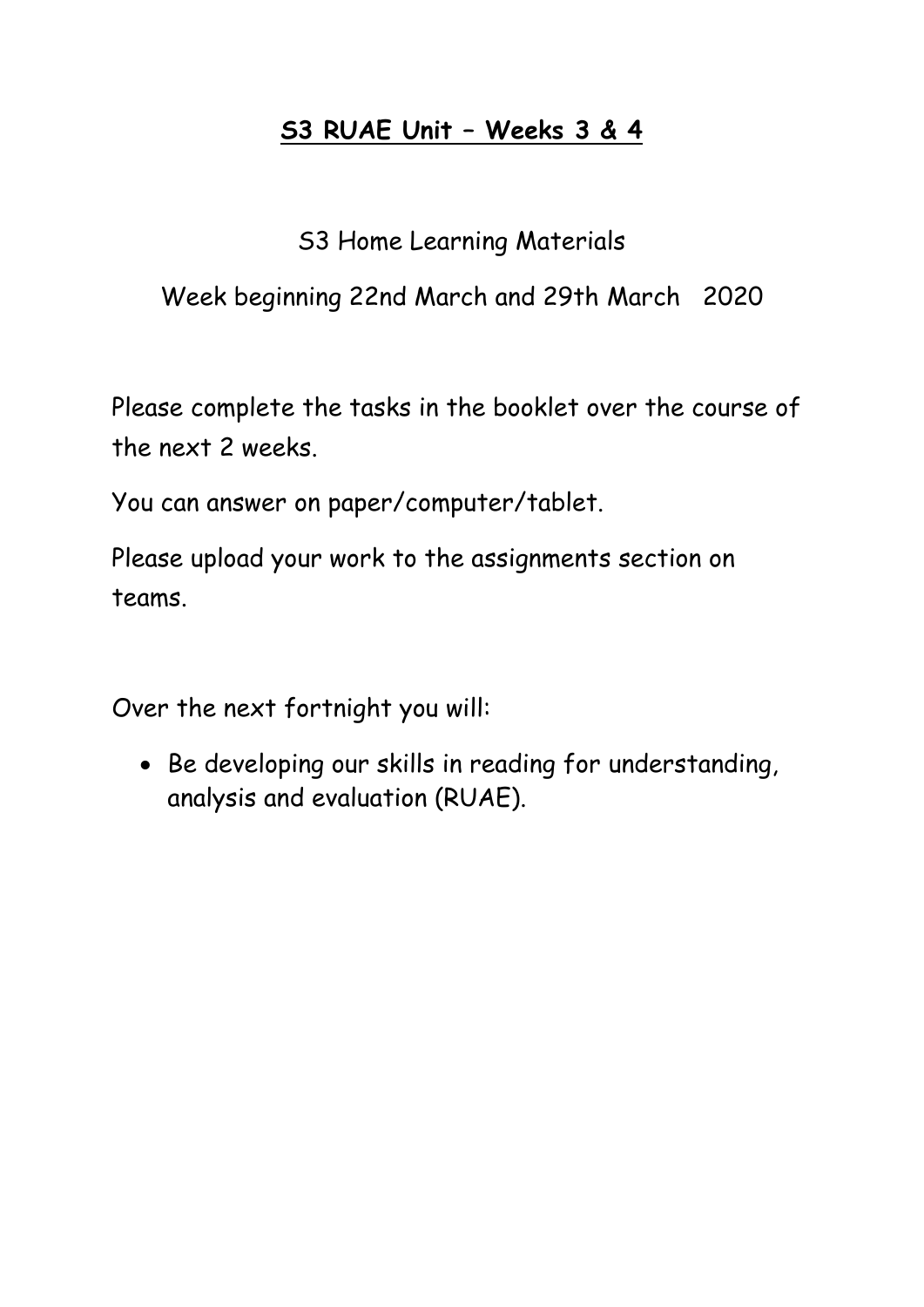

**Understanding Questions**

**3. Linking Questions**



## **What is linking?**

When writing, it is important that each paragraph flows and links to the next in some way. Writers either want to continue or add to their ideas, or they want to show a change in their argument.

### **What does the question ask you to do?**



### **Why is it important?**

This shows that you understand the writer's argument and you can identify how ideas are related in a piece of writing.

### **How do we do it?**

**Step 1:** Read the linking sentence again.

**Step 2:** Identify which part of the sentence links back to ideas previously mentioned OR links forward to ideas that are introduced in the rest of the paragraph.

**Step 3:** Quote a short phrase that links either back or forward.

**Step 4:** Quote or paraphrase the ideas that it links back to in the previous paragraph, or quote or paraphrase the ideas that it links forward to.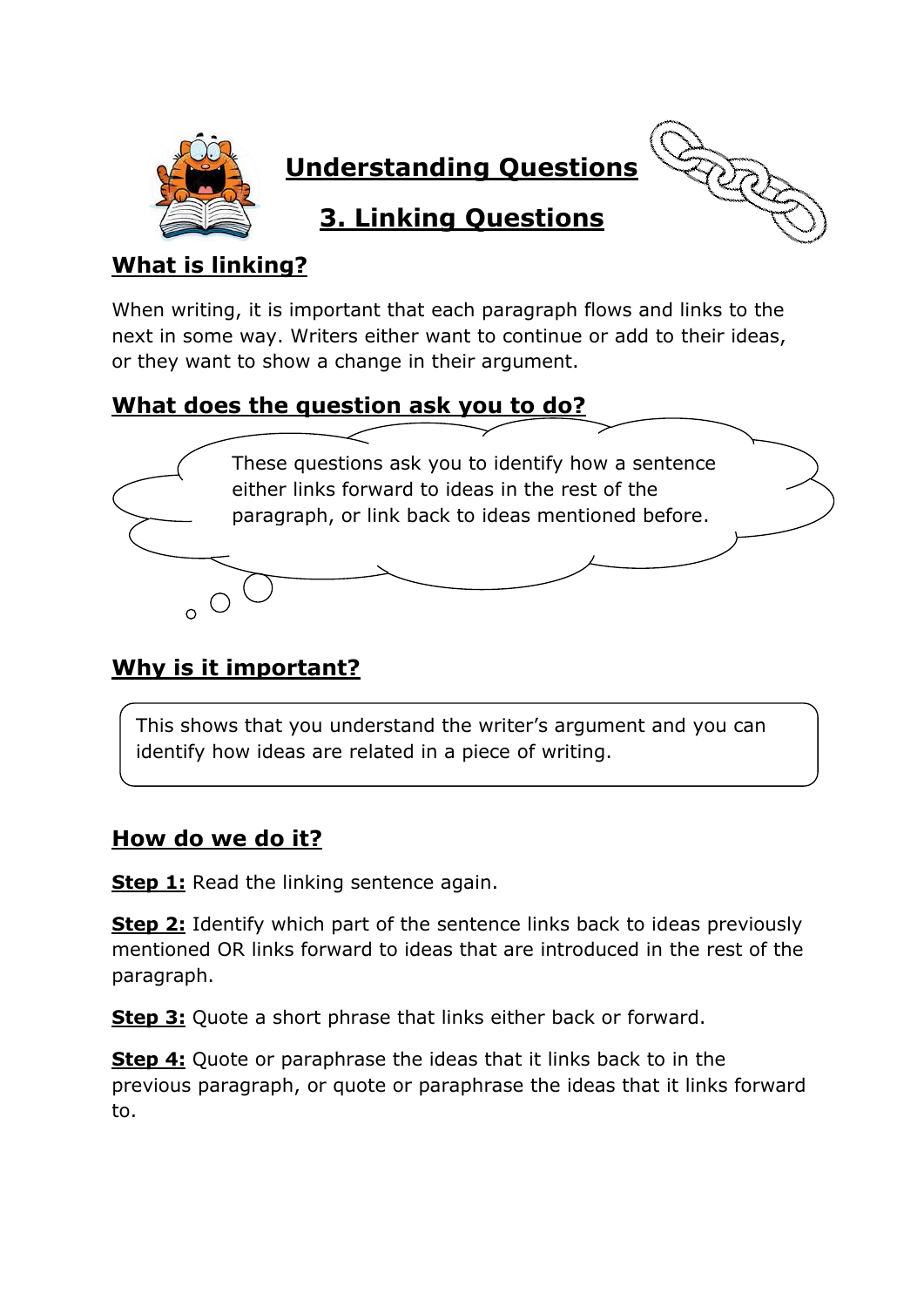#### **The formula for linking back:**

**"Quote from linking sentence"** links **back** to the previous paragraph which discusses **"quote or paraphrase ideas from previous paragraph."**

#### **The formula for linking forward:**



**"Quote from linking sentence"** links **forward** to the rest of the paragraph which discusses **"quote or paraphrase ideas from rest of paragraph."**

### **Example:**

**The Falklands penguins that would not explode**

**The minefields laid in the Falkland Islands were intended to kill or maim British soldiers, but over the last 35 years they have become de facto nature reserves for penguins. For better or worse, however, the time has now come for their home to be demined, reports Matthew Teller.**

- 1. I'm following a crunching gravel path leading up over a headland.
- 2. To one side stretches a sweeping curve of white sand, backed by tussocky dunes, the coarse grass mixed with a low-growing plant bearing tartly sweet red berries that the locals call diddle-dee.
- 3. But it's the sound that startles. Overlaying the booming ocean is a comical honking noise coming from thousands of Magellanic penguins. One, guarding its burrow beside the path, stretches its neck up at me, then lets out an ear-splitting, wing-waggling bray of displeasure.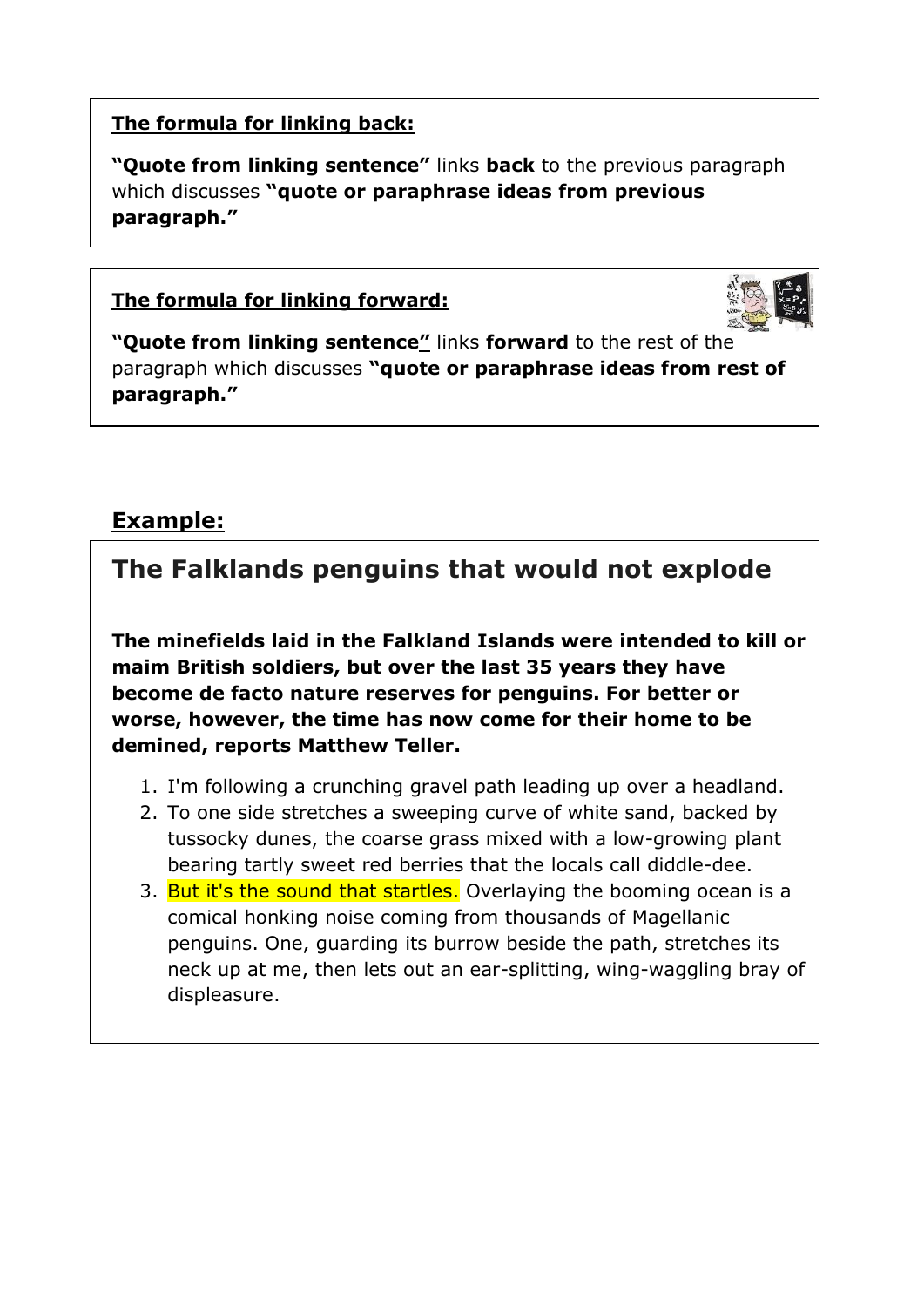#### **Question:**

1. Read the first line of paragraph 3. How does the phrase 'But it's the sound that startles' act as a linking function at this point in the passage? (2 marks)

#### **Model Answer**

Short quote from linking sentence.

**"Sound that startles"** links **forward** to the rest of the paragraph which discusses **the strange and loud noises that the penguins make while being around the reporter**.

> Paraphrased rest of paragraph.

### **Tasks**

Read the passage below and answer each of the questions below using the linking formula. Some of the answers have been filled in so it is your job to fill in the blanks.

### **Passage 1**

### **Libraries should only survive if to enlighten us**



#### **A vital part of the public realm will be run down because no one in government can make a decent case otherwise.**

- 1. What are libraries for? It's not an easy question. The Department for Culture seems so confused it has just commissioned its 263rd review to establish "delivery models" and "core principles". The Arts Council has launched its own investigation, focusing on libraries' "economic contribution".
- 2. But while we wait for the long answers, a short one is forming. What are libraries for? The history books.
- 3. Campaigners this week declared a state of emergency. It is estimated that cuts to local authorities will force 100 libraries to close by the end of 2015, with another 200-300 becoming reliant on volunteers. The Bookseller warns that we will lose a level of service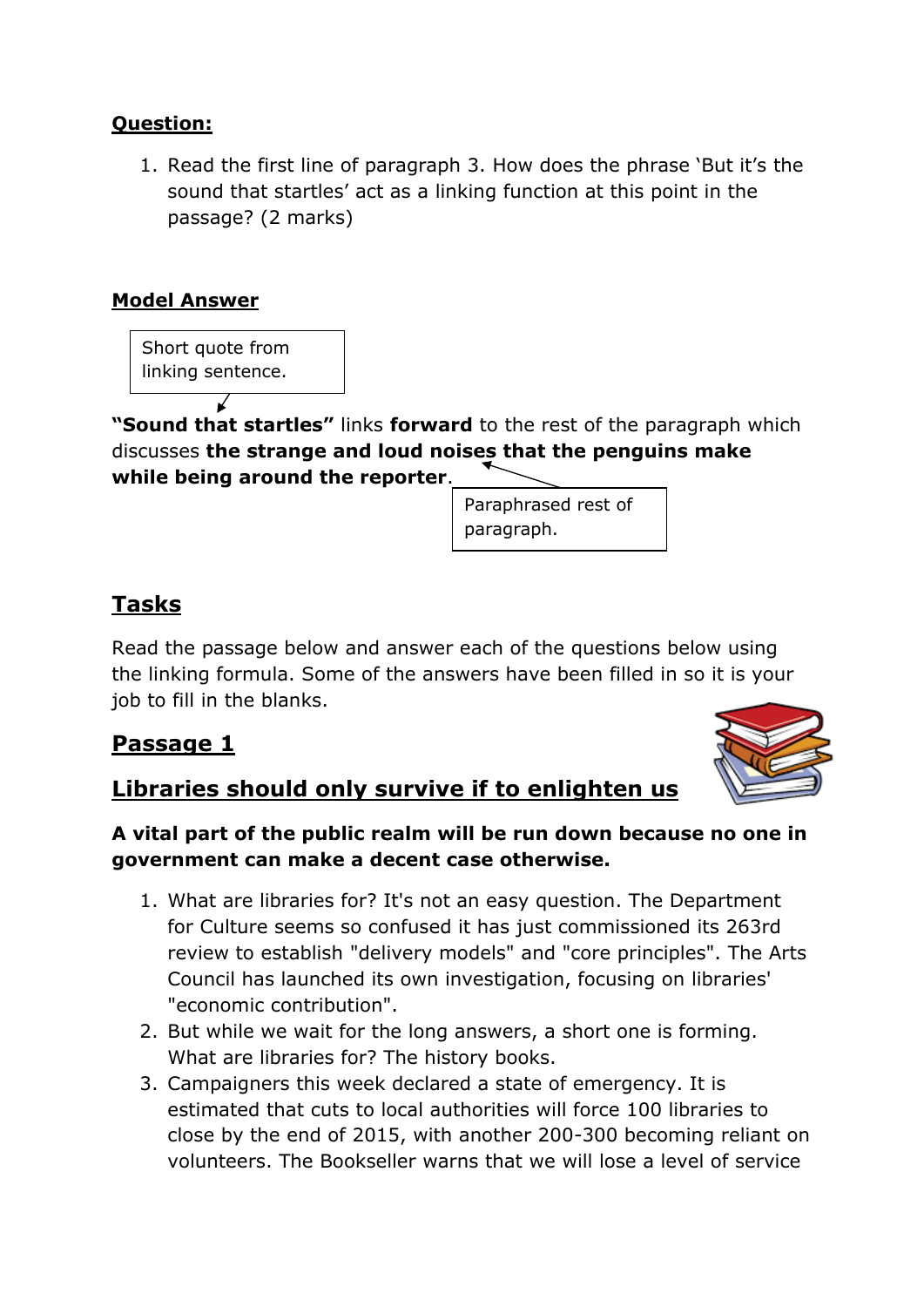that can never be restored. It is a familiar story of underinvestment leading to decline, then decline cited as a reason for their inevitable demise. A vital part of the public realm will be run down because no one in government can make a decent case otherwise.

4. It's not that they're anti-libraries. No one's manifesto ever said: "Oh, and btw, you know libraries? WE HATE 'EM!" No investigation has revealed that, actually, Danny Alexander has £305.27 of unpaid library fines and this is a roundabout way of not paying them.

### **Questions**



1. Read paragraph 3. How does the sentence 'Campaigners this week declared a state of emergency' act as a linking sentence? **(2 marks)**

**'State of emergency'** links \_\_\_\_\_\_\_\_\_\_\_\_\_\_\_ to the **previous/rest of the** (delete as appropriate) paragraph which discusses

\_\_\_\_\_\_\_\_\_\_\_\_\_\_\_\_\_\_\_\_\_\_\_\_\_\_\_\_\_\_\_\_\_\_\_\_\_\_\_\_\_\_\_\_\_\_\_\_\_\_\_\_\_\_\_\_\_\_ \_\_\_\_\_\_\_\_\_\_\_\_\_\_\_\_\_\_\_\_\_\_\_\_\_\_\_\_\_\_\_\_\_\_\_\_\_\_\_\_\_\_\_\_\_\_\_\_\_\_\_\_\_\_\_\_\_\_  $\mathcal{L}_\text{max}$  and  $\mathcal{L}_\text{max}$  and  $\mathcal{L}_\text{max}$  and  $\mathcal{L}_\text{max}$  and  $\mathcal{L}_\text{max}$ 

\_\_\_\_\_\_\_\_\_\_\_\_\_\_\_\_\_\_\_\_\_\_\_\_\_\_\_\_\_\_\_\_\_

2. Read paragraph 5. How does the sentence 'It's not that they're antilibraries' act as a linking sentence? **(2 marks)**

|                                    | I links <b>forward</b> to the rest of the |
|------------------------------------|-------------------------------------------|
| paragraph which discusses ________ |                                           |
|                                    |                                           |
|                                    |                                           |
|                                    |                                           |

# **Passage 2**



### **The secret of sport comes in revealing the child within**

1. "Why do people love sport so much?" a woman I know burst out in exasperation recently. It is a question I have often asked myself in eight years of writing this column. Now – in my last sports column before I move on to write a general column – I can reveal the answer.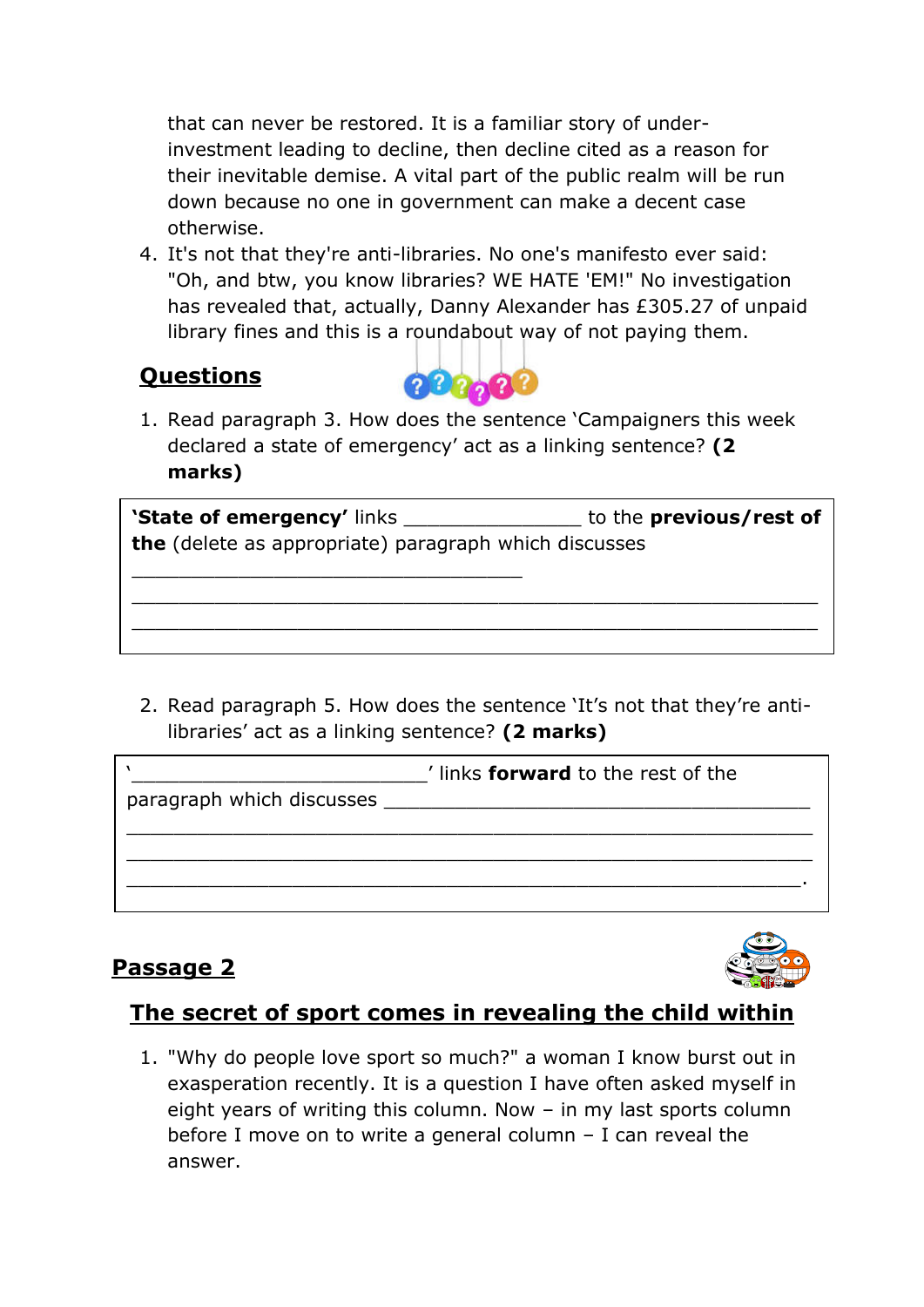- 2. There is no mystery about why people play sport. It is fun. It releases endorphins that make you happy. It keeps you thin. It can even keep you alive. But why watch other people play sport – and worse, why argue afterwards about how they played? Why is the Super Bowl the most watched American television programme? Why was the recent, tedious World Cup final the most watched programme in history?
- 3. You could adduce many reasons. Arthur Hopcraft, in his 1968 classic, The Football Man, said that sporting genius was the one kind of genius the common man could comprehend. It takes a certain education to appreciate Joyce, but almost anyone can enjoy Lionel Messi. Supporting a team can also unite you with others. When the Red Sox win the World Series and half of Boston goes crazy, people are sharing something special and unusual with their neighbours and passers-by.
- 4. That's a rare pleasure. But to say that some follow sport because others do is a circular argument. Why, this woman was asking, do we follow it in the first place?

#### **Questions**



3. Read paragraph 2. How does the sentence 'There is no mystery about why people play sport' act as a linking sentence? **(2 marks)**

**'Why people play sport'** links **to the state of the state of the state of the state of the state of the state of the state of the state of the state of the state of the state of the state of the state of the state of the previous/rest of the** (delete as appropriate paragraph which discusses

\_\_\_\_\_\_\_\_\_\_\_\_\_\_\_\_\_\_\_\_\_\_\_\_\_\_\_\_\_\_\_\_\_\_\_\_\_\_\_\_\_\_\_\_\_\_\_\_\_\_\_\_\_\_\_\_\_\_ \_\_\_\_\_\_\_\_\_\_\_\_\_\_\_\_\_\_\_\_\_\_\_\_\_\_\_\_\_\_\_\_\_\_\_\_\_\_\_\_\_\_\_\_\_\_\_\_\_\_\_\_\_\_\_\_\_\_ \_\_\_\_\_\_\_\_\_\_\_\_\_\_\_\_\_\_\_\_\_\_\_\_\_\_\_\_\_\_\_\_\_\_\_\_\_\_\_\_\_\_\_\_\_\_\_\_\_\_\_\_\_\_\_\_\_\_ \_\_\_\_\_\_\_\_\_\_\_\_\_\_\_\_\_\_\_\_\_\_\_\_\_\_\_\_\_\_\_\_\_\_\_\_\_\_\_\_\_\_\_\_\_\_\_\_\_\_\_\_\_\_\_\_\_.

4. Read paragraph 4. How does the sentence 'That's a rare pleasure' act as a linking sentence? **(2 marks)**

|           | If links <b>back</b> to the <b>previous</b> paragraph which |  |
|-----------|-------------------------------------------------------------|--|
| discusses |                                                             |  |
|           |                                                             |  |
|           |                                                             |  |
|           |                                                             |  |
|           |                                                             |  |

**Score: \_\_\_\_\_/8**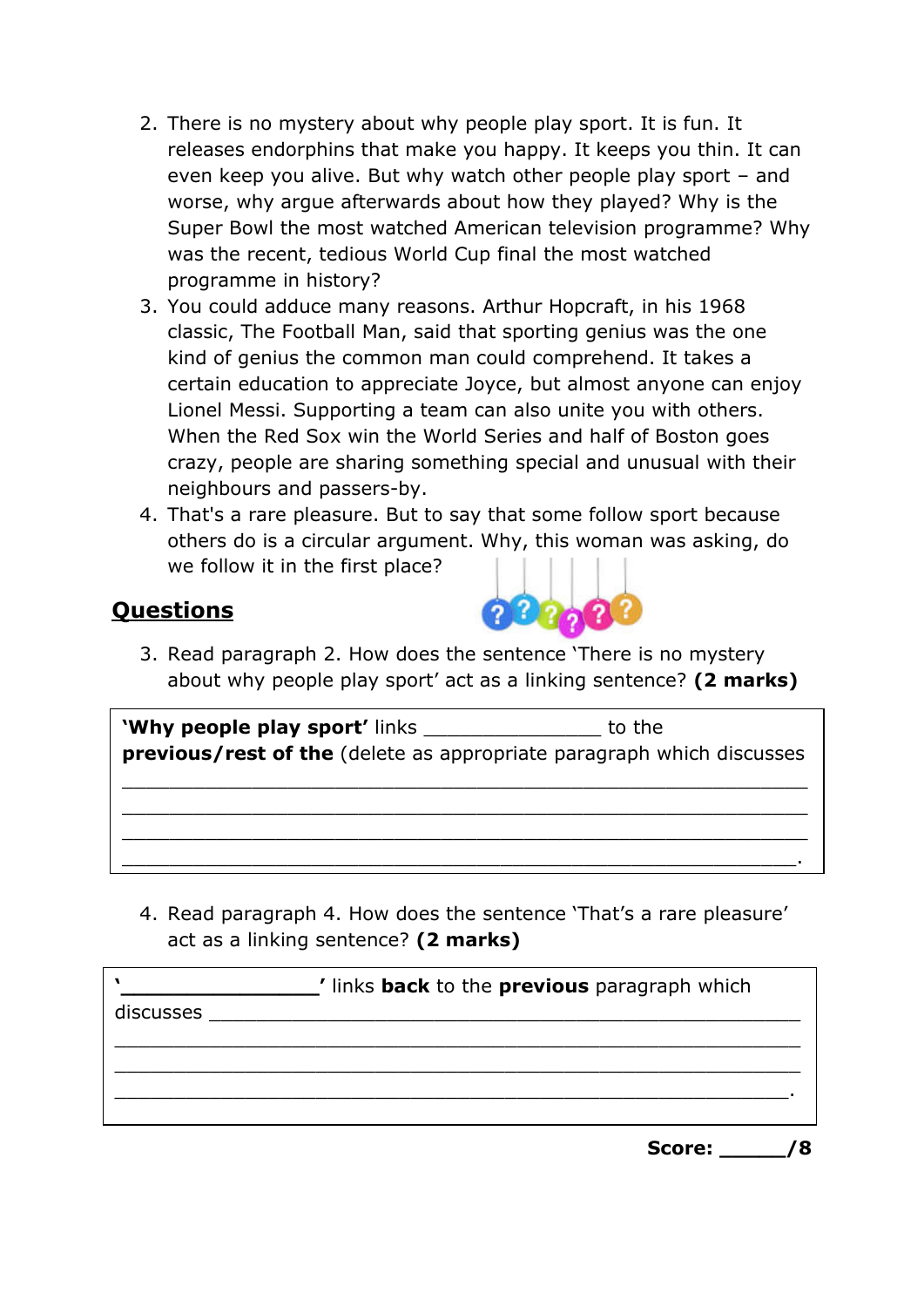# **Analysis Questions**

# **4. Register: Formal and Informal Language**

## **What is register?**

This refers to the degree of formality of language in a passage. Language can be formal or informal. In newspaper articles, writers often use a mixture of formal and informal language to engage their reader.

### **What is formal language?**



### **What is informal language?**



# **How do I identify informal language?**

| <u>Look out for:</u>                    |              |       |               |  |
|-----------------------------------------|--------------|-------|---------------|--|
|                                         | Humour       | Slang | Abbreviations |  |
|                                         | Exaggeration |       | Mocking tone  |  |
| Writer's personal thoughts and feelings |              |       |               |  |
|                                         |              |       |               |  |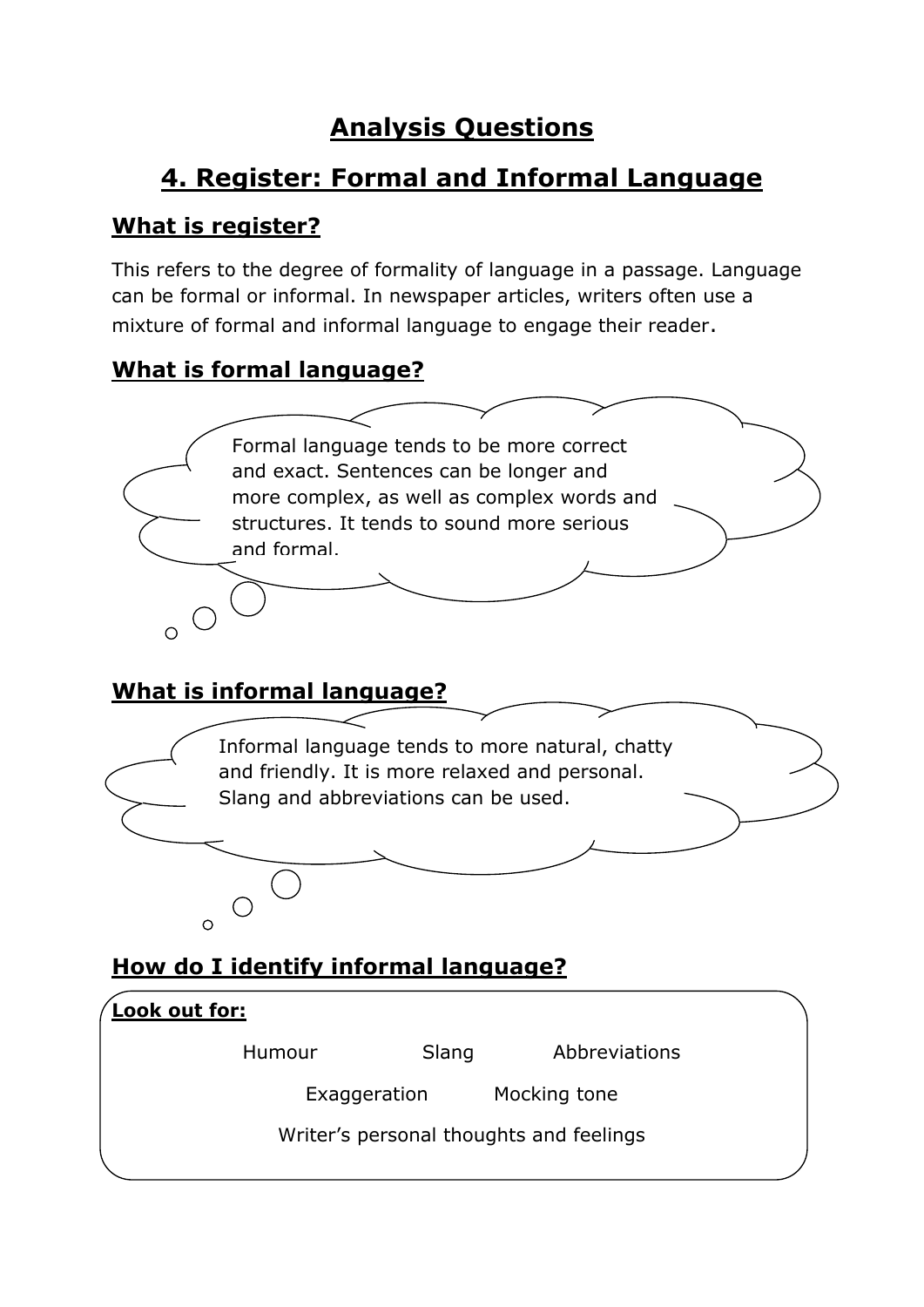### **Examples**

#### **The Pain of Plain**

Despite the cutting-edge eccentricity of British street style, despite the British designers Alexander McQueen and John Galliano running notable Parisian fashion houses, despite, back at home, having Vivienne Westwood and the quieter pleasures of Nicole Farhi and Betty Jackson to choose from, many British women—unlike their French and Italian counterparts—dress like frumps. Of course, British men dress even more badly, but being men, they are not on the receiving end of endless fingerwagging from the fashion pages. The word frump is always applied to women; there does not seem to be a male equivalent.

#### **Question**

1. Quote an example of informal language.

**Hint:** The language of the passage is mostly formal, using sophisticated language. Find an example that sticks out because it sounds more chatty and conversational.

Answer: 'receiving end of **endless finger-wagging** from the fashion pages.'

2. Explain why this is an example of informal language.

Answer: This example sounds more relaxed and natural, as well as using a more chatty way of saying that the people are being told off for the way that they dress.

**Please turn over for tasks**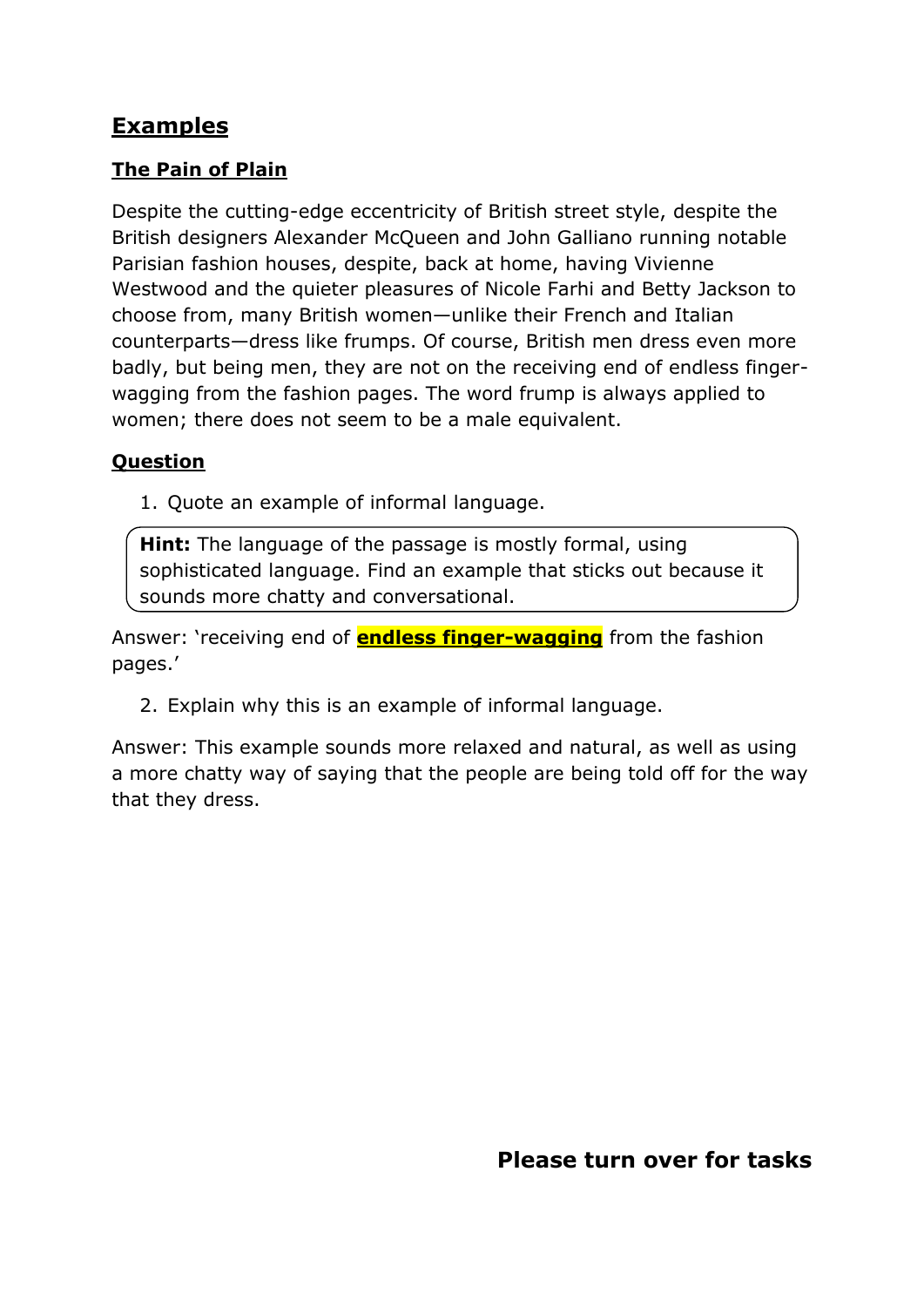# **Tasks**

Complete the identifying language questions first, then read the passage afterwards and answer the questions that follow.

# **Questions (Part One)**



Read the following situations below. Decide whether formal or informal language would be most appropriate to use and tick the correct box.

| <b>Situation</b>                                                                                                  | Formal? | <b>Informal</b> |
|-------------------------------------------------------------------------------------------------------------------|---------|-----------------|
| 1. Writing a letter to the head teacher<br>to ask for something.                                                  |         |                 |
| 2. Texting your friend to ask if they<br>want to go to the cinema.                                                |         |                 |
| 3. Emailing a teacher to ask for a<br>reference for a job application.                                            |         |                 |
| 4. Introducing acts at a school talent<br>show with teachers, parents and<br>invited guests as the main audience. |         |                 |
| 5. Creating an Instagram update with a<br>photo from a holiday.                                                   |         |                 |



### **Passage 1**

### **Why don't unicorns exist? You asked Google – here's the answer**

#### *Every day millions of internet users ask Google life's most difficult questions, big and small. Our writers answer some of the commonest queries*

1. Imagine for a second that you're God. You've created the universe in six days (seven under EU working time guidance). You've created millions of creatures of unimaginable grace, oddness and beauty: the lion, the narwhal, and the duck - billed platypus. But your most complicated creation, humans, don't spend time marvelling at your work, your wonderful imaginative creatures. Oh no. They spend their time going online, bemoaning the fact that you didn't create one more daft little miracle: the unicorn.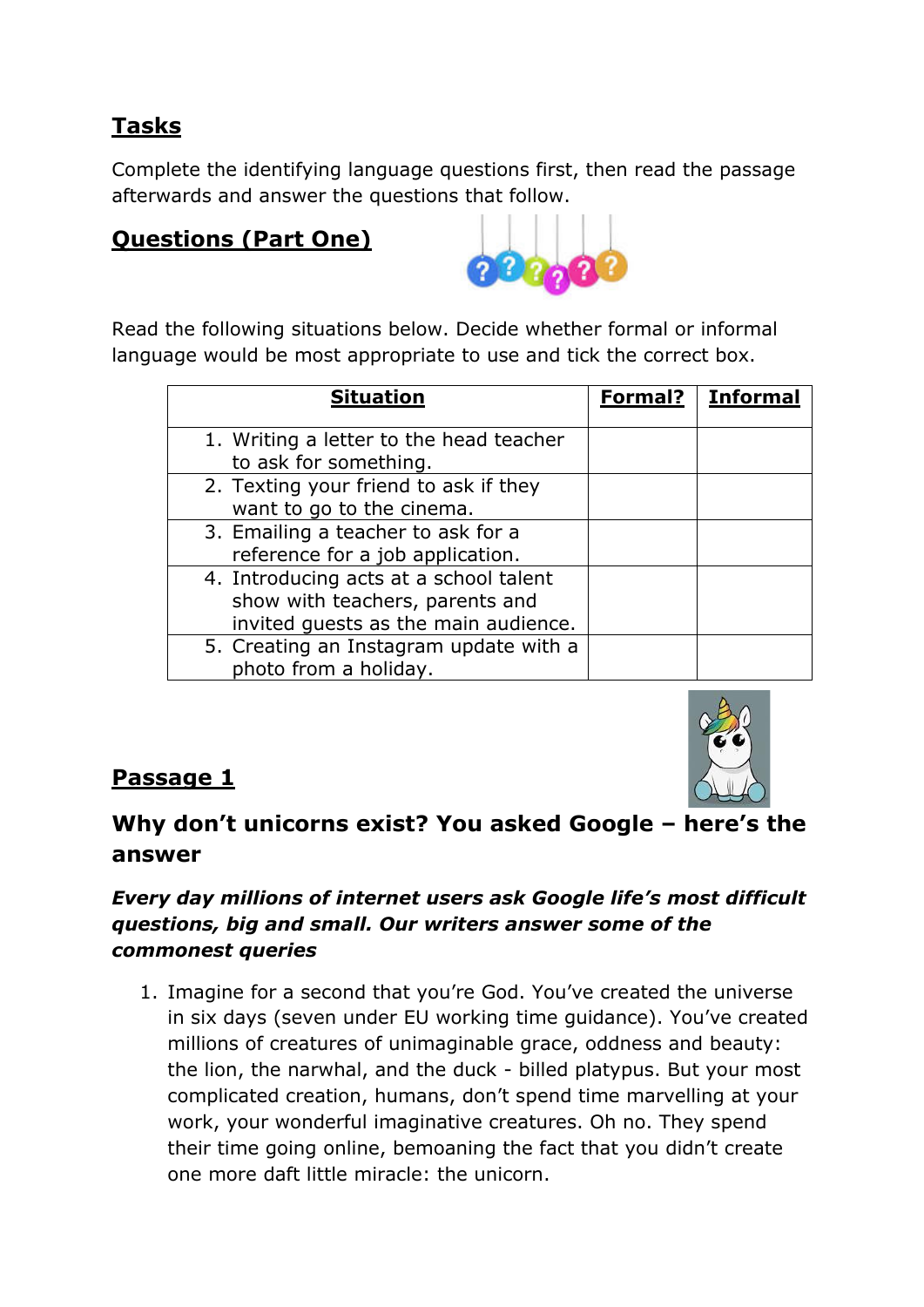- 2. On the surface, this is a Dumb Question. Why don't unicorns exist? Oh, I don't know, Spoiled Googling Human With A Literal Supercomputer In Your Pocket – why doesn't money grow on trees? Why do we have to peel bananas before eating them? Why don't I look like Liam Hemsworth even though I moisturise every day? Why haven't they invented a type of pork scratching that gives you rockhard abs?
- 3. The obvious answer to these questions is the same one we've been given for everything, weathered by cynicism and disappointment: because life doesn't work that way. As the Rolling Stones said, "you can't always get what you want" – although given that they're a band that has pretty much got everything they want over a 150 year career and not what they need (compulsory retirement and loose fitting, comfortable trousers), that might not be the best example. You want a unicorn? Tough. Here's a horse with a cone on its head, that's the best we can do.
- 4. But when you dig a little deeper, the unicorn thing nags a bit more. For something that doesn't exist, there are an awful lot of them. They've existed in popular culture for thousands of years. The Indus Valley Civilisation apparently had them on seals (although there has been some debate as to whether that's actually a bull in profile<sup>1</sup> instead, which does make you worry that a future alien race will find our coins and debate whether we worshipped an old woman with one eye and half a face).



### **Questions (Part Two)**

1. Read paragraph 1. Explain how the quotation 'They spend their time going online, bemoaning the fact that you didn't create one more daft little miracle: the unicorn' is an example of informal language. **(1 mark)**

\_\_\_\_\_\_\_\_\_\_\_\_\_\_\_\_\_\_\_\_\_\_\_\_\_\_\_\_\_\_\_\_\_\_\_\_\_\_\_\_\_\_\_\_\_\_\_\_\_\_\_\_\_\_\_\_\_\_\_\_\_\_\_\_\_\_\_\_\_\_ \_\_\_\_\_\_\_\_\_\_\_\_\_\_\_\_\_\_\_\_\_\_\_\_\_\_\_\_\_\_\_\_\_\_\_\_\_\_\_\_\_\_\_\_\_\_\_\_\_\_\_\_\_\_\_\_\_\_\_\_\_\_\_\_\_\_\_\_\_\_

 $\bullet$   $\overbrace{\hspace{25mm}}$   $\overbrace{\hspace{25mm}}$   $\overbrace{\hspace{25mm}}$   $\overbrace{\hspace{25mm}}$   $\overbrace{\hspace{25mm}}$ 

 $1$  This means seeing the bull's face side on instead of from the front.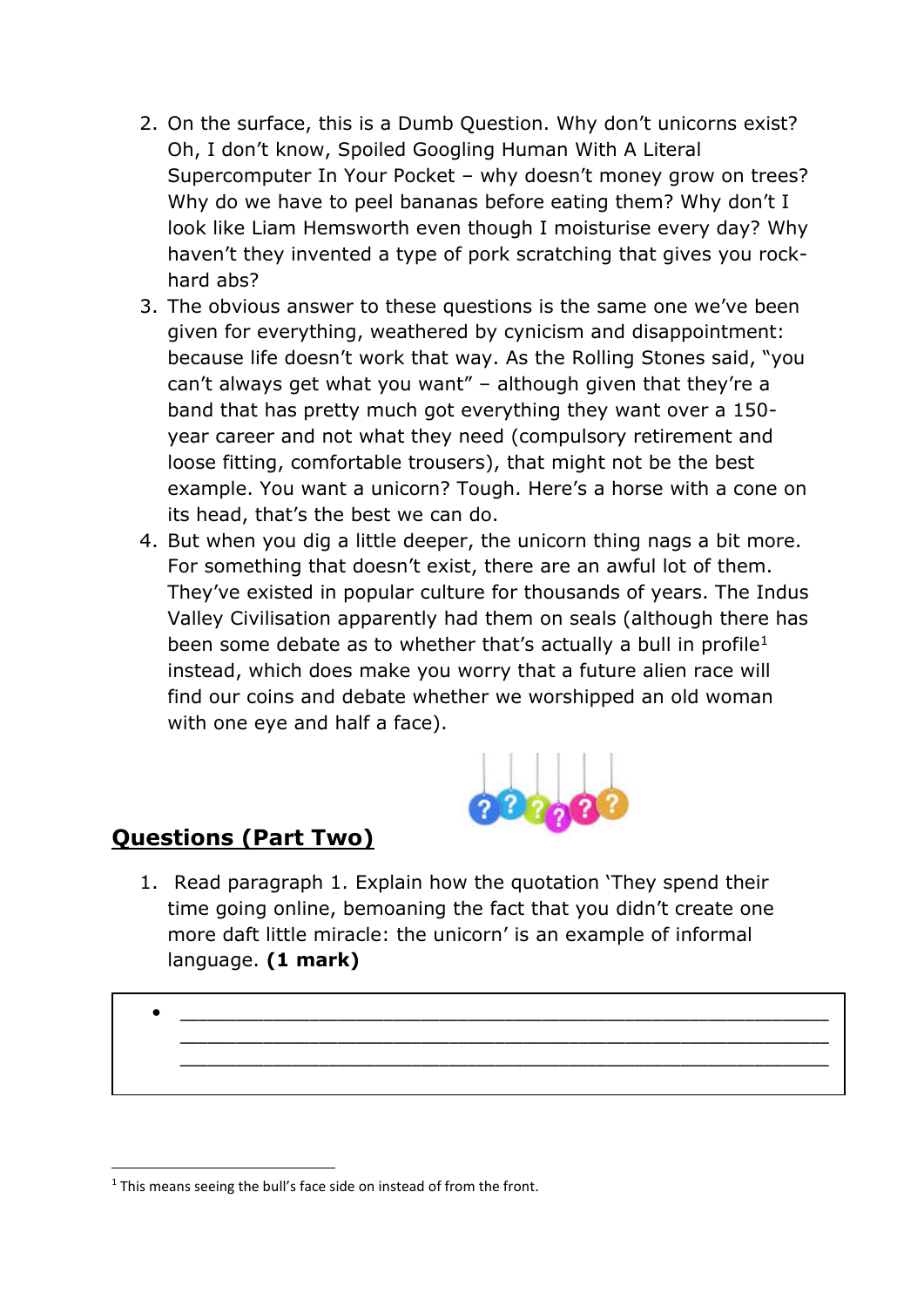- 2. Read paragraph 2.
	- Quote two examples of informal language from this  $(a)$ paragraph. (2 marks)

| $\bullet$ Example 1 |  |  |  |
|---------------------|--|--|--|
| $\bullet$ Example 2 |  |  |  |
|                     |  |  |  |

- $(b)$ Explain how each example is an example of informal language. (2 marks)
- $\bullet$  Example 1 Example 2
- 3. Read paragraph 3.
	- Quote an example of informal language from this paragraph.  $(a)$  $(1 mark)$
- <u> 1989 - Johann John Stone, mars et al. (b. 1989)</u>
	- Explain how this is an example of informal language. (1  $(b)$ mark)

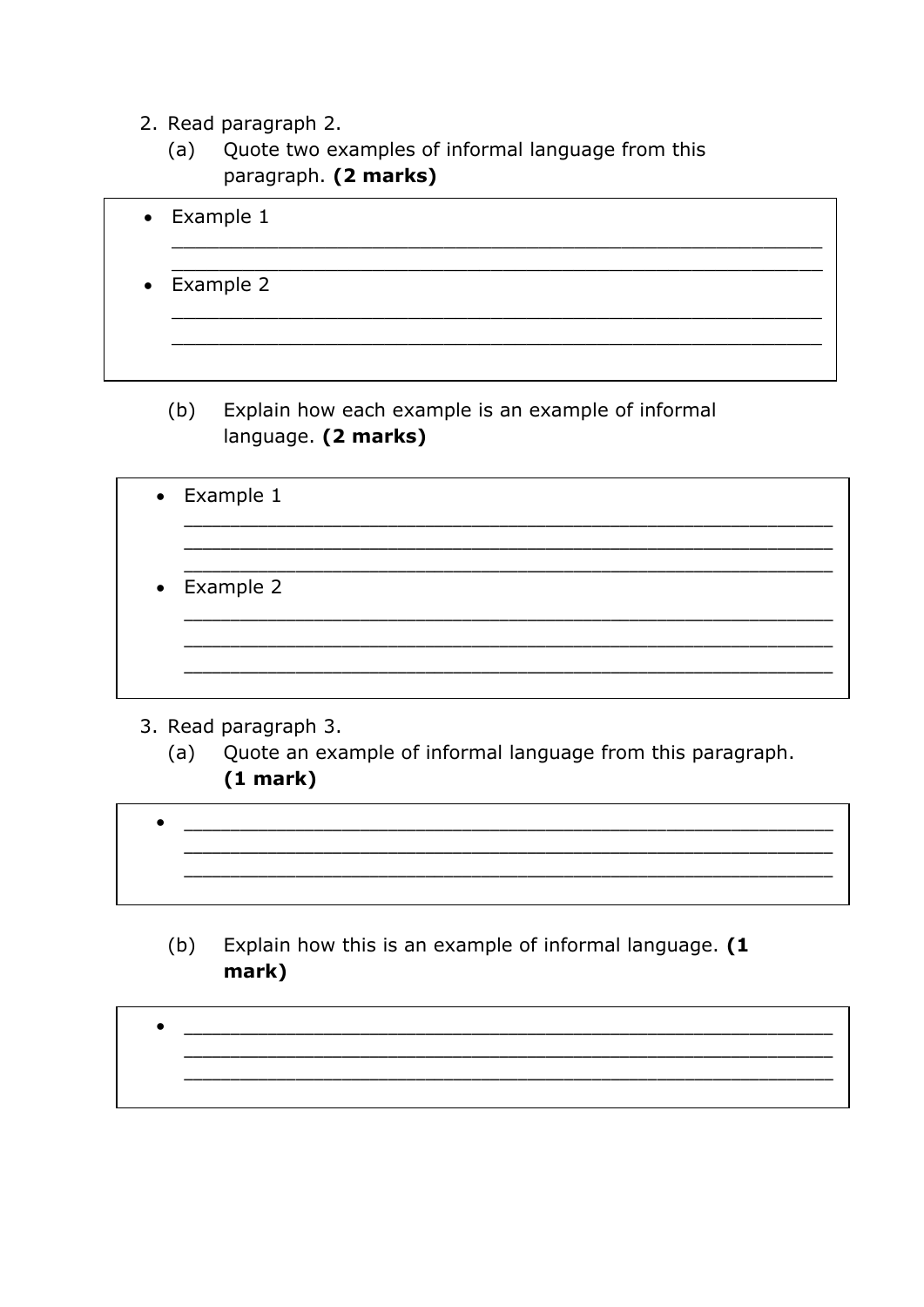4. Read paragraph 4.

 $\bullet$ 

 $\bullet$ 

Quote an example of humour from this paragraph. (1 mark)  $(a)$ 



Score: /9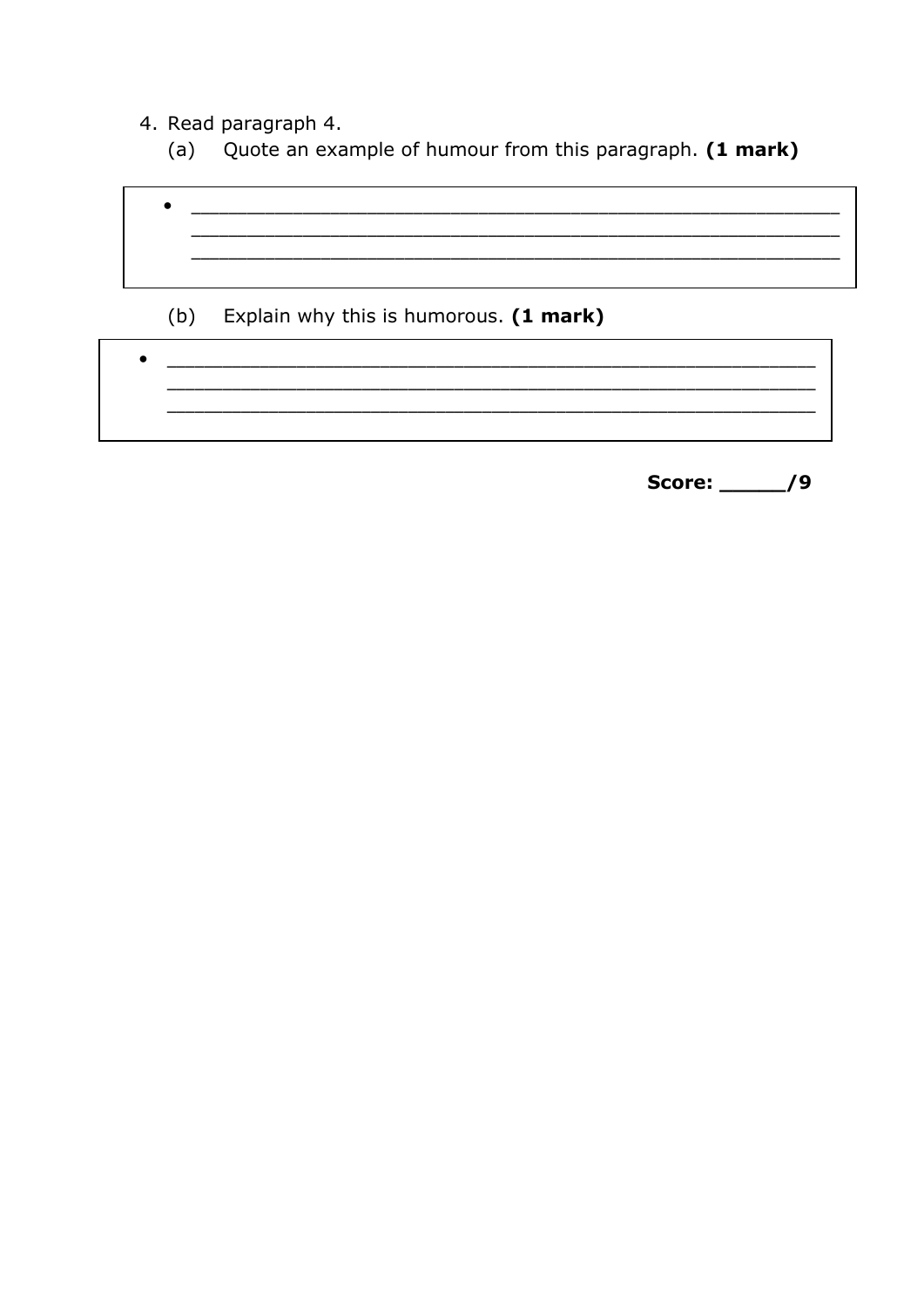

#### **What is word choice?**

Writers often use word choice to highlight their feelings on a topic or to create a particular emotion or feeling in the reader.

#### **What does the question ask you to do?**



### **Why is it important?**

This shows that you have an understanding of the effect of language, as well as highlighting the extent of your vocabulary.

### **Revision: Denotations and Connotations**

Denotation is the literal meaning of a word.

Connotations are the associations and feelings that we have with a word.

#### **Example:**



However, the above words have different connotations: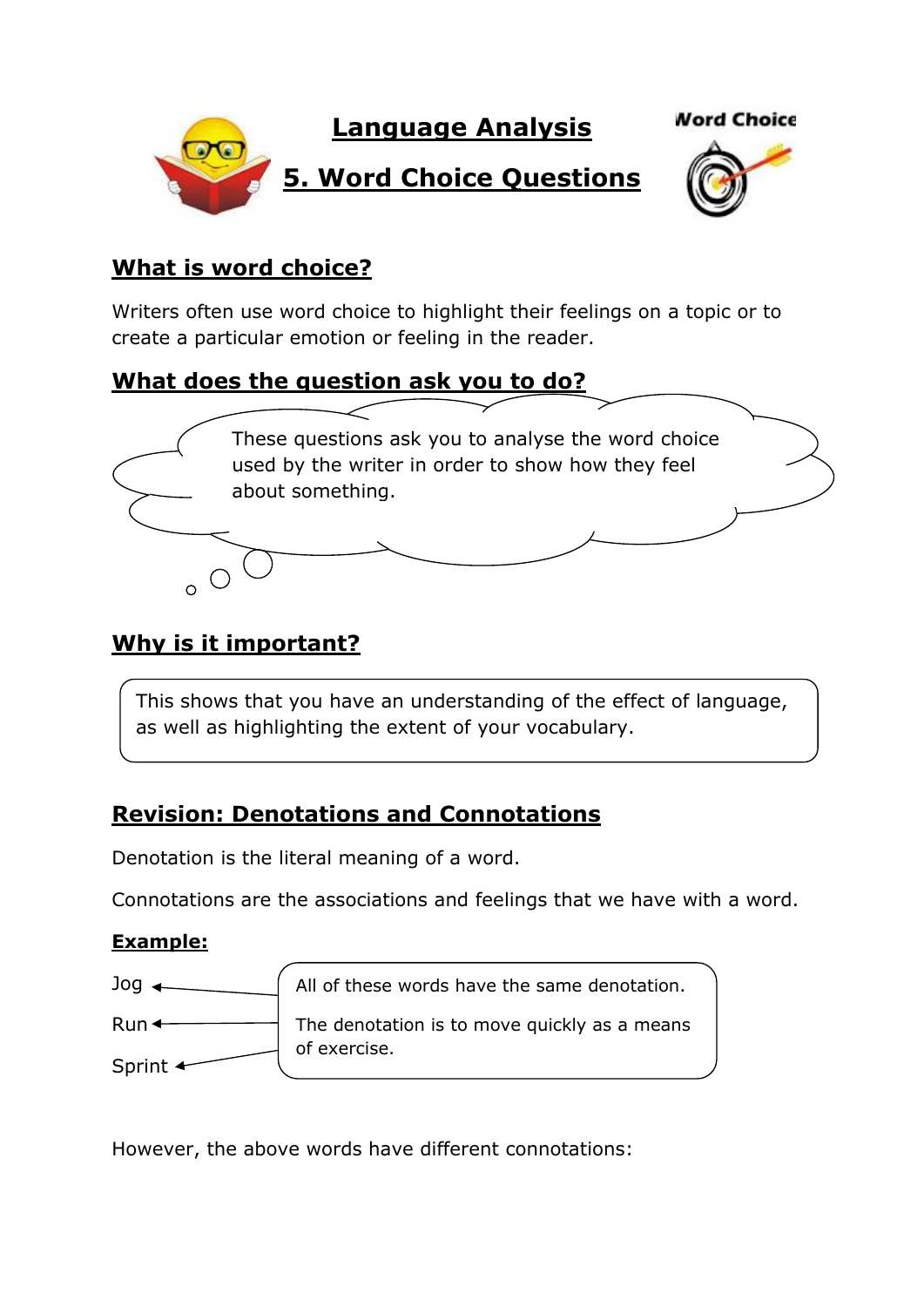**Jog:** leisurely, calm, slow.

**Run:** steady, consistent.

**Sprint:** quick, frenzied and fast paced.

#### **How do we answer a word choice question?**

**Step 1:** Re-read the question. What specifically are you looking for?

**Step 2:** Identify an example of word choice that relates to the question. Quote this.

**Step 3:** Analyse the connotations of words. What feelings do you associate with this word? Try to write down at least 3 different connotations.

**Step 4:** Link back to the question. How does this show the writer's attitude/feelings towards something?

#### **Example:**

### **Hey advertisers, leave our kids alone!**

Defenceless children are being pursued with precision and ruthlessness, and governments fail to protect them. In the United Kingdom advertisements for food high in fat, sugar or salt cannot be broadcast during children's television programmes. But they can be fired at children from UK websites. Nestlé, for example, has a "family" site in which children can "explore the fun" with Quicky the Nesquik bunny. There are prizes to win, jokes to share, games to play and TV adverts to watch. Cheestrings, making no pretence of reaching anyone other than young children, has a UK site called "101 fun things to do before you are 11". Among them is "get fit fast", illustrated with the fatty, salty Cheestrings mascot.

#### **Question**

1. How does the writer's use of word choice show how advertisers act? (2 marks)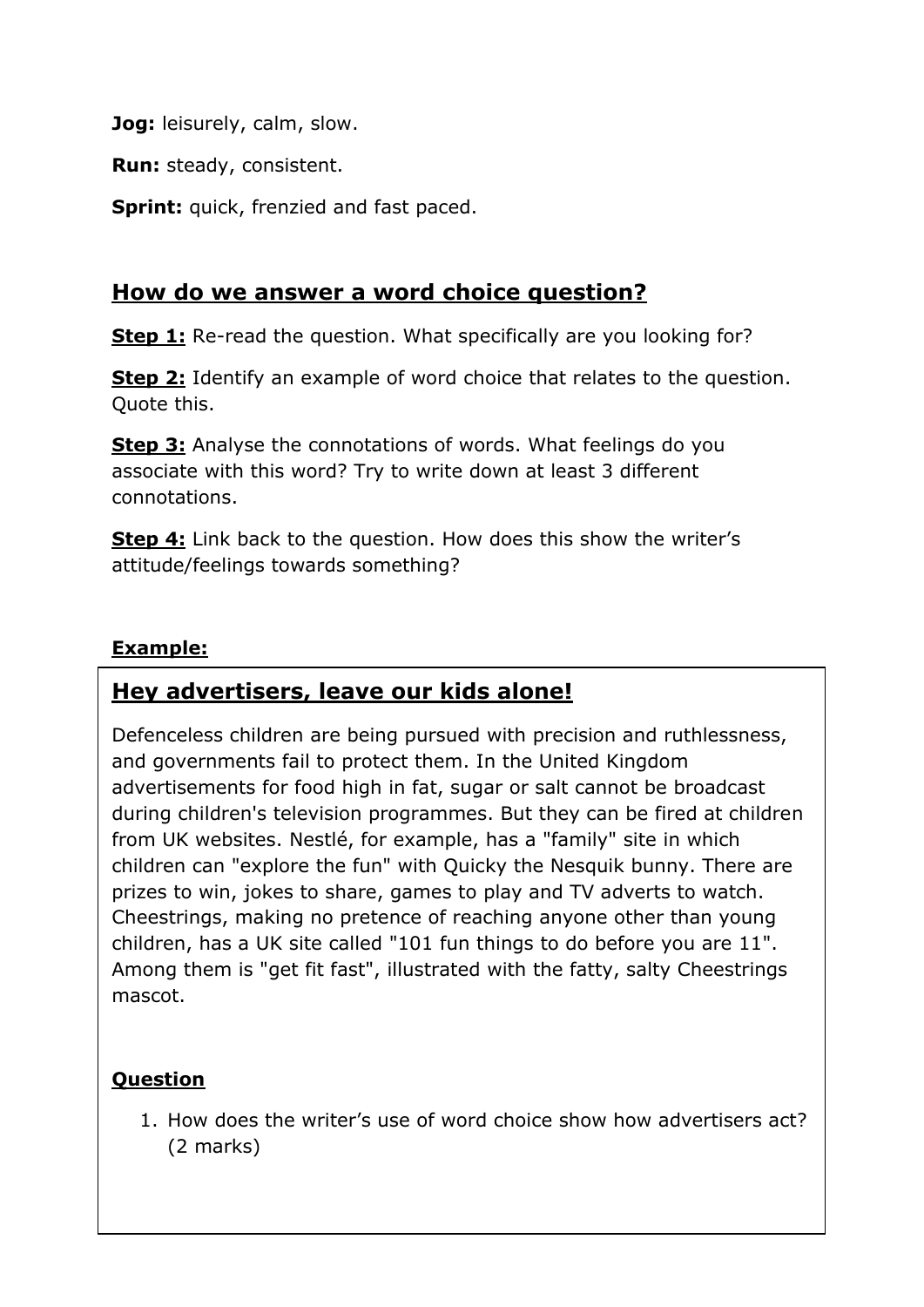#### **Model Answer**

- 'Ruthlessness' has connotations of lacking compassion for others, being cruel and merciless.
- This shows that the advertisers act in an evil manner when advertising to children as they do not care about the impact that they have on them.

# **Tasks**

Read the passage below and answer the following questions using the word choice formula.

### **Protection and Destruction**

**Human attitudes to animals are complicated, contradictory and not always subject to rational explanation. The complexity of our reactions, especially to our nearest relatives the apes, was brought to the fore by a recent incident at Cincinatti Zoo in North America. One Saturday in June 2016, a 3-year-old child managed to get into the gorilla enclosure and into the domain of Harambe, a 17 year old male Western Lowland Gorilla.**

#### In the wild

- 1. Gorillas are often thought of as gentle giants. They are mainly vegetarian and in the wild live in stable groups with a dominant male gorilla whose role is to protect the group. He does this with a display intended to frighten the threat away, dragging large branches about and slamming them down, tearing up vegetation, beating his chest and running from side to side. It's a noisy show of power and strength - the mature silverbacks are very large and very strong, probably as strong as ten men. But the display is a bluff, designed to prevent aggression, not an invitation to a fight. What happened?
- 2. When the child fell into the moated enclosure the two female gorillas were brought inside, but Harambe climbed down into the moat. The huge gorilla at first stood in front of the boy, between him and the screaming, panicking crowds of onlookers on the viewing platform above. Harambe's posture was tense, his movements abrupt. It seems likely that he was preparing to make a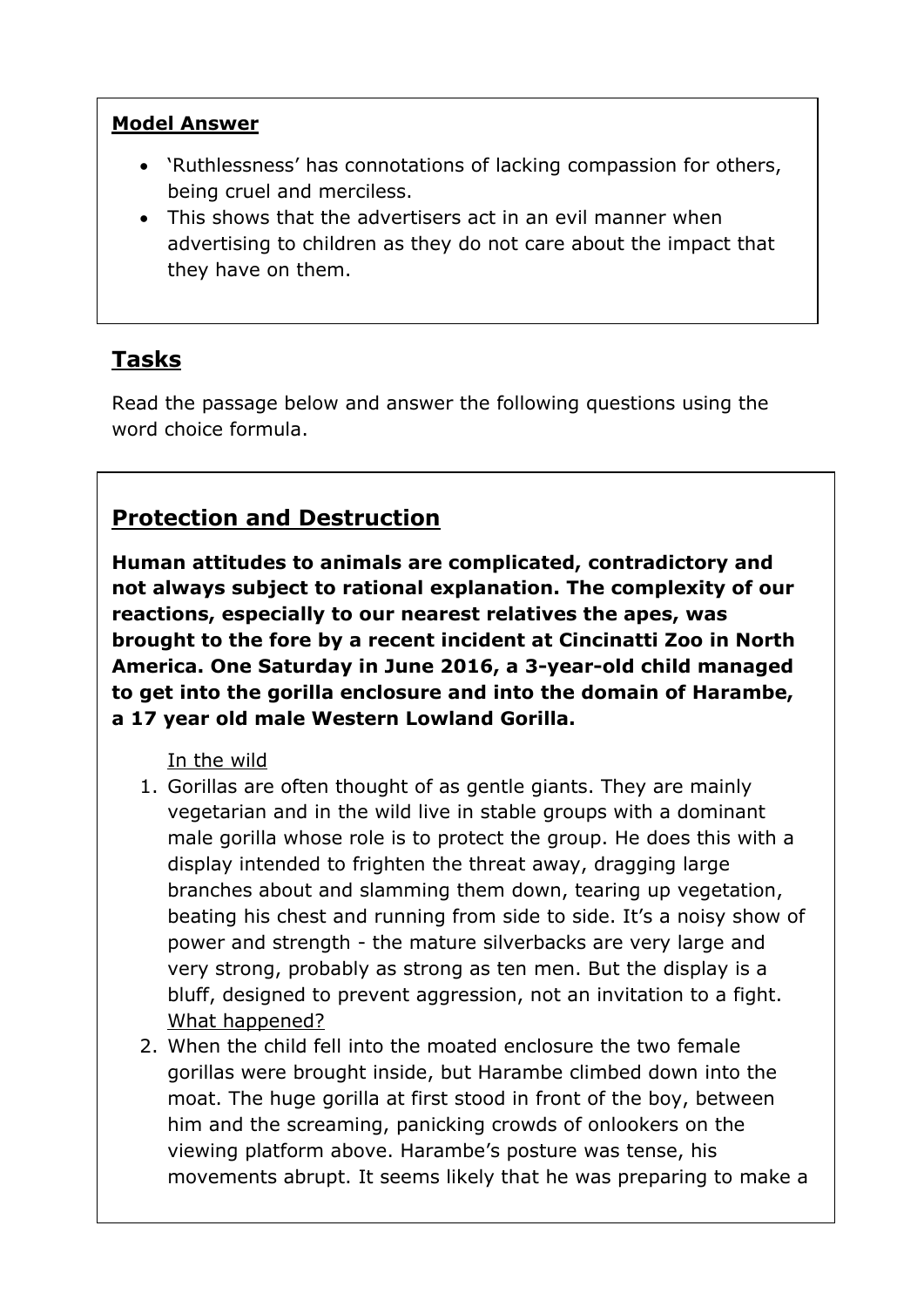display in the face of something unknown which could be a threat. He then dragged the toddler through the water of the moat, and placed the boy in front of him, extending his finger to examine the boy's clothing and seeming to position the child's arms before once again dragging him through the water to a corner of the enclosure further away from all clamour. What happened next caused controversy and an outpouring of hatred on social media - the zoo called in their emergency team who shot Harambe in order to rescue the child.





#### **Questions**

1. Read the first line of paragraph 1. How does the writer's use of word choice show that gorillas are kind creatures? **(2 marks)**

| This has connotations of the state of the state of the state of the state of the state of the state of the state of the state of the state of the state of the state of the state of the state of the state of the state of th |  |
|--------------------------------------------------------------------------------------------------------------------------------------------------------------------------------------------------------------------------------|--|
|                                                                                                                                                                                                                                |  |
|                                                                                                                                                                                                                                |  |
|                                                                                                                                                                                                                                |  |

2. Read paragraph 1. How does the writer's use of word choice show the aggressive nature of gorillas when trying to protect their groups? **(4 marks) (You need 2 examples to fully answer this question)**

| Quote word:                             |
|-----------------------------------------|
| This has connotations of                |
| This shows that they aggressive because |
|                                         |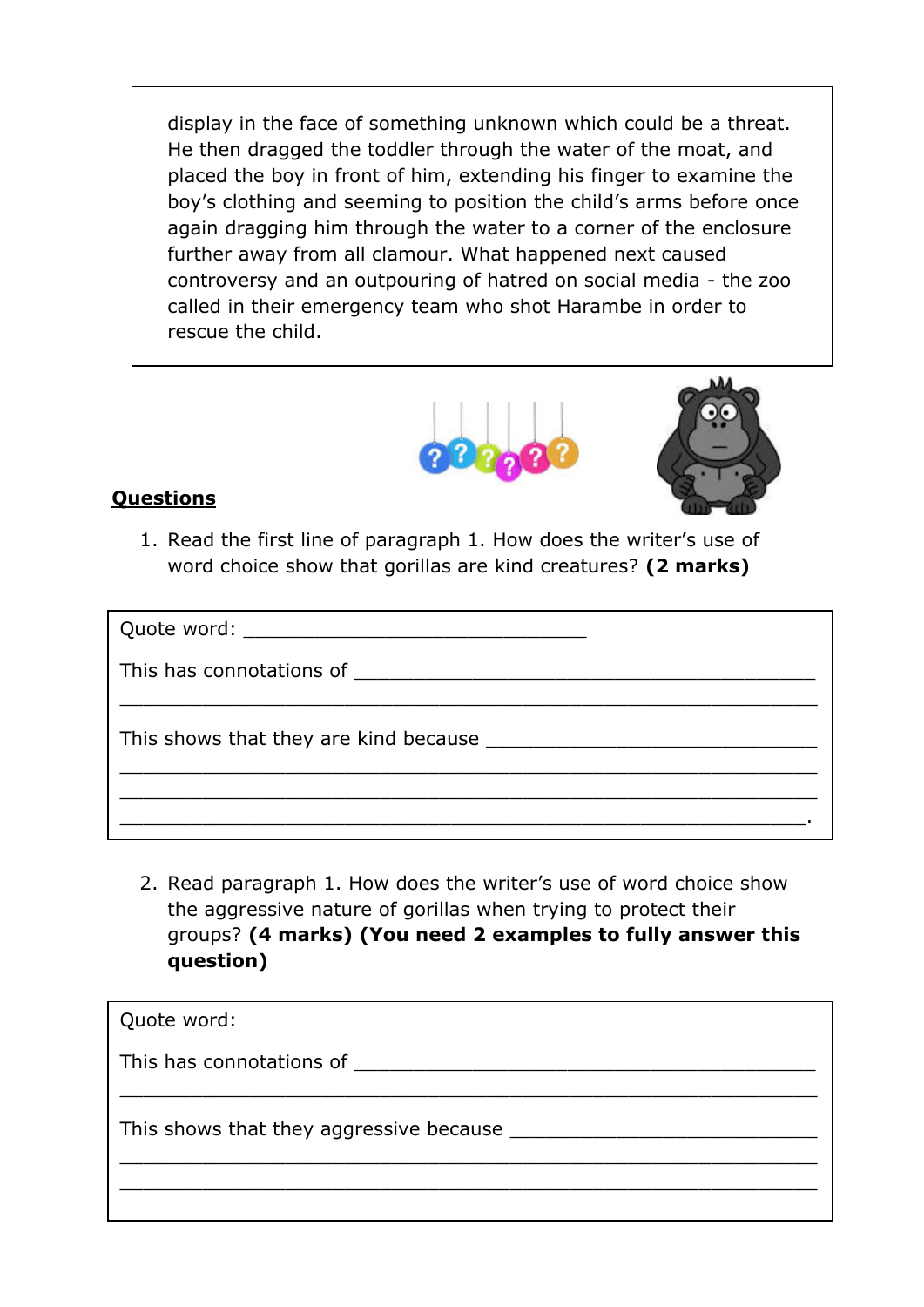| Quote word:                                   |
|-----------------------------------------------|
| This has connotations of                      |
| This shows that they aggressive because _____ |
|                                               |

3. Read paragraph 2. How does the writer's use of word choice highlight the reaction of the onlookers to what was happening? **(2 marks)**

| Quote word:                          |  |
|--------------------------------------|--|
| This has connotations of             |  |
| This shows that they felt __________ |  |
|                                      |  |

4. Read paragraph 2. How does the writer's use of word choice highlight how Harambe initially responded to the child being in the enclosure? **(4 marks) (You need 2 examples to fully answer this question)**

| Quote word:                 |
|-----------------------------|
| This has connotations of    |
| This shows that Harambe was |
|                             |